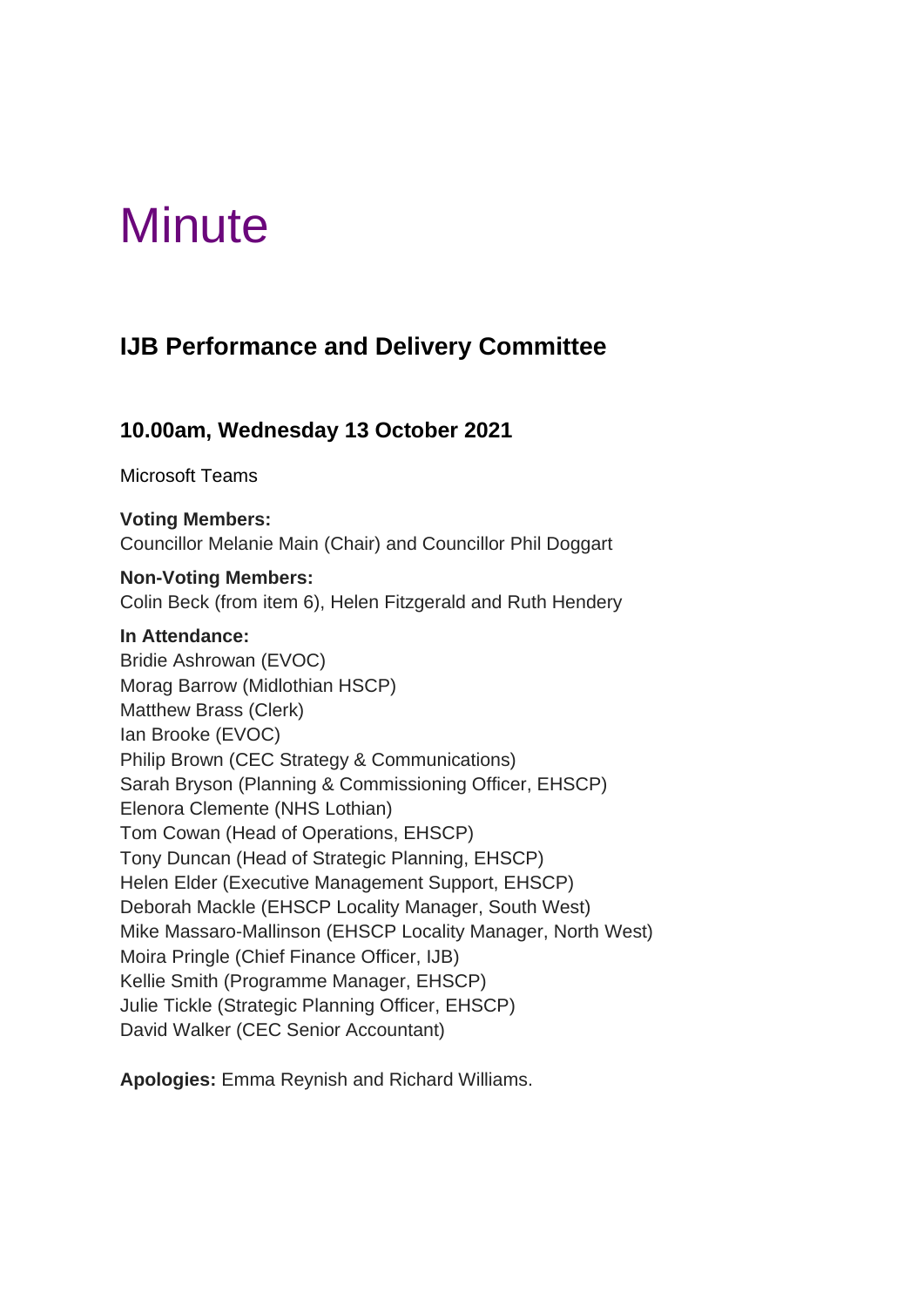# **1. Minute**

The minute of the Performance and Delivery Committee from 28 July 2021 was presented for approval and any matters arising.

#### **Decision**

To approve the minute as a correct record.

# **2. Annual Cycle of Business**

The Annual Cycle of Business updated to October 2021 was presented to Committee. The Programme was presented with a covering report which highlighted the changes made since the last Committee meeting, as per an Internal Audit recommendation.

#### **Decision**

- 1) To agree the updated annual cycle of business attached as an appendix.
- 2) To agree April 6 2022 and September 7 2022 as the preferred additional meeting dates.

(Reference – Annual Cycle of Business, submitted).

# **3. Rolling Actions Log**

The Rolling Actions Log updated for this meeting were submitted.

#### **Decision**

1) To agree to close the following actions:

- Action 4 Performance Report
- Action 5 Annual Assurance Statement
- Action 6 Annual Cycle of Business
- Action 7 EIJB Annual Performance Report 2020-21
- 2) Action 9 A verbal update on Psychological Services was given by Linda Fitzpatrick: the waiting list had currently 1121 people who have been waiting less than 18 weeks, and 1002 people who had been waiting over 18 weeks, and services remain under 'special measures'. It was agreed to arrange a meeting between the Chair and appropriate officers to discuss whether a written update report should be submitted to the Committee or to the Board on concerns surrounding the waiting times for psychological therapists and mental health services.

(Reference – Rolling Actions Log, submitted).

#### **4. Finance Update**

An update on the financial performance of delegated services for the first five months of the year was presented to Committee. The report noted an overall projected deficit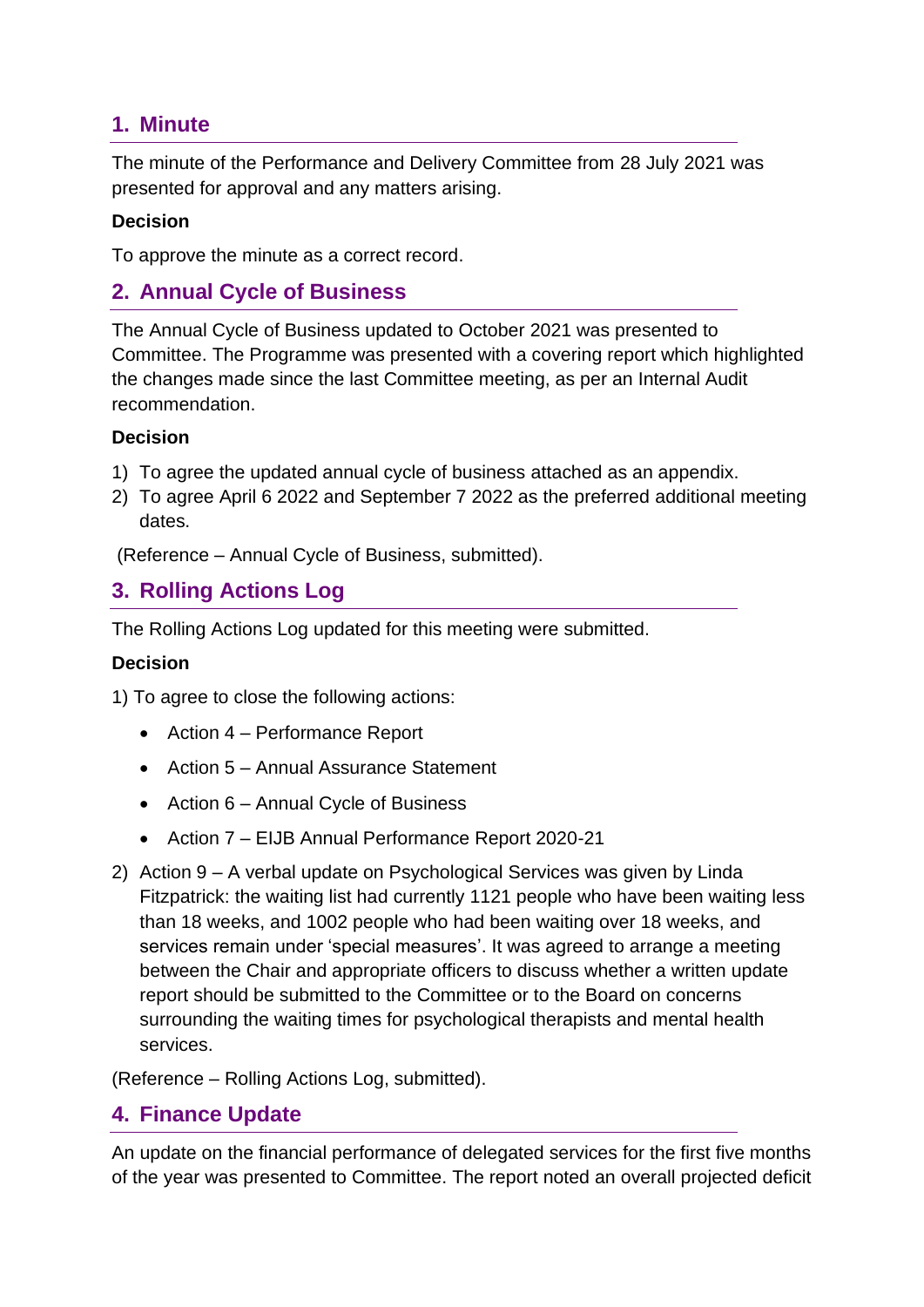of £16.3m at the end of the financial year; £1.3m projected from NHS Lothian and £14.9m from the City of Edinburgh Council.

Members expressed disappointment over the projections but noted it was predictable savings would slip given the current circumstances. Despite the commitment made by the Scottish Government (SG) to fund the incurred costs of Covid-19, members suggested that balance should still be an aim and questioned what would happen if the SG did not fund the entirety of costs incurred.

Members also questioned the impacts of having staff vacancies through delegated services, and in particular, the impacts on service delivery and ultimately end users. Moving forward, members acknowledged an assessment through a service delivery lens would be beneficial and more tailored to the outcomes the Committee is trying to achieve.

#### **Decision**

- 1) To note the financial position for delegated services to 31<sup>st</sup> August 2021.
- 2) To note the ongoing tripartite discussions, led by the Chief Officer, to deliver financial balance.
- 3) To agree to including information on the impact of inflation rates in the next quarterly update.
- 4) To agree to making a distinction between core funding and Scottish Government brokerage in the Finance Update submitted to the December EIJB.
- 5) To agree to arrange a meeting between lead officers and Committee members to address staff vacancy problems prior to the next Committee meeting.

(Reference – Report by the Chief Finance Officer, Edinburgh Integration Joint Board, submitted)

# **5. Savings and Recovery Programme Update**

An update on the position of the 2021/22 Savings and Recovery Programme – as at the end of August 2021 – was presented to the Committee.

The main concerns of members arose on the budgets of policy development and purchasing, which would need to deliver savings of £4m over the next 5 months to achieve their goal. Members raised concerns of setting an unrealistic budget and questioned the process of how a budget can be quantified in the first place when an updated position cannot be presented due to the complexity of data collection. Officers reiterated the complexity of collating the data – especially in relation to purchasing – and also highlighted the fluid context in which budgets are set, with many risks and challenges unknown at the time. Further, the process of recruiting a report writer was noted to be underway, which had the potential to improve data collection and the presentation of data in further iterations of the report. Moving forward, members raised concerns on agreeing to savings programmes in the future if the target savings were unachievable.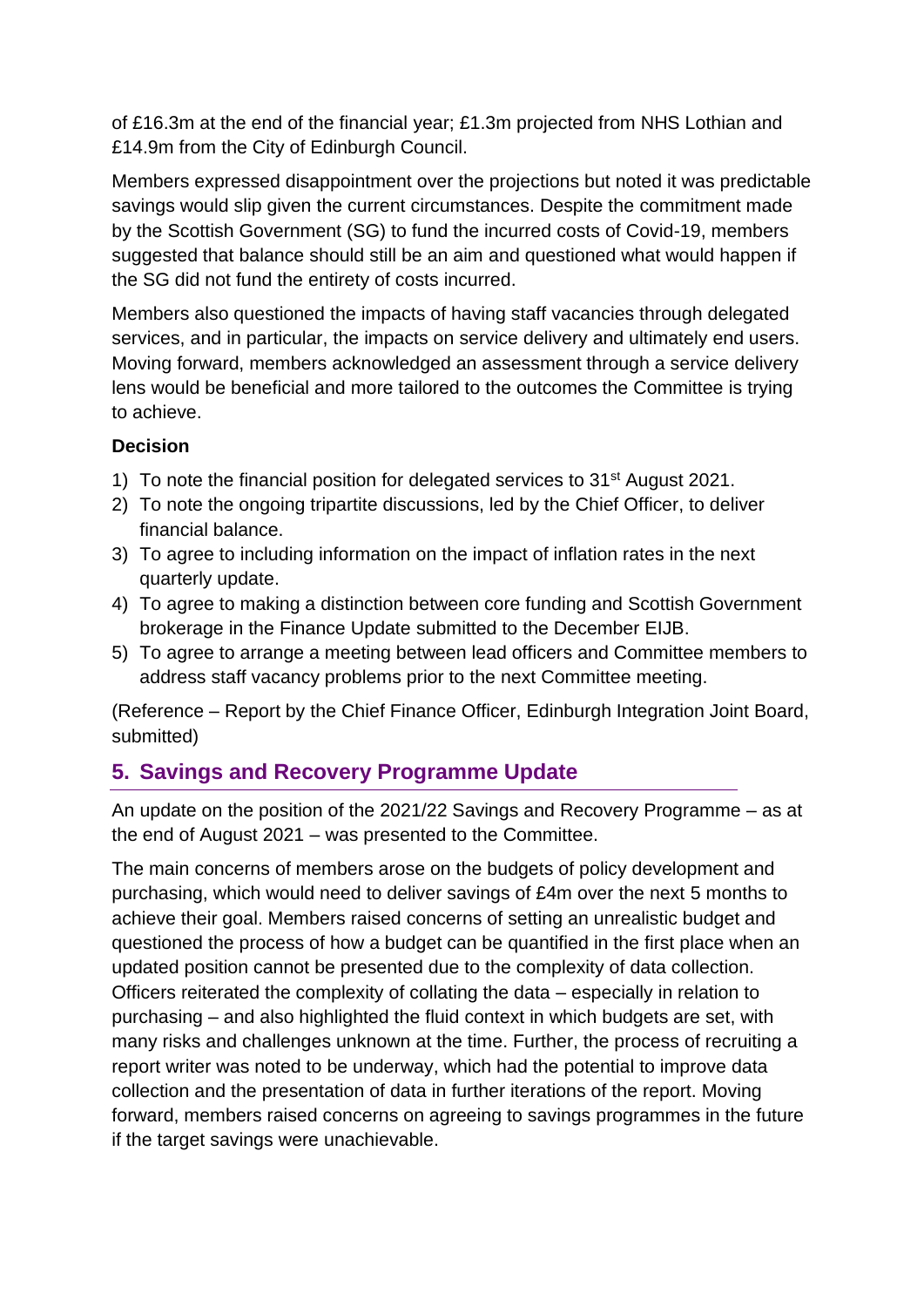Members also sought assurance from officers that, when savings targets are not met, the negative impacts on families cannot be forgotten. In the future, a template that included lived examples of how decisions can affect individuals and families (that goes further than the already established IIAs) was requested.

#### **Decision**

- 1) To note the current position of the 2021/22 Savings and Recovery Programme.
- 2) To endorse the proposed changes to the Financial RAG definitions to be submitted for approval to the IJB.
- 3) To bring to the attention of the IJB that the very complex and inter-dependent savings in policy development and purchasing budgets will not be achieved this year, and – financial reporting, because it is so complex, meaningful financial details cannot be provided currently
- 4) Changes to recording financial and service details 'real life' tracking is in under development, but the current lack of resource to identify to what extent the budget has been achieved at this current position is also concerning.

(Reference – Report by the Chief Finance Officer, Edinburgh Integration Joint Board, submitted)

# **6. Set-Aside Services**

Information on set-aside services was presented to the Committee which updated members on the work underway to address the recommendations of the Ministerial Strategic Group (MSG) and Audit Scotland. The paper also presented an opportunity for members to discuss any pertinent issues around set-aside and hosted services.

Members acknowledged the highly complex arrangements within set-aside services and expressed the desire to highlight specific service areas where the IJB could shape policy and areas that NHS Lothian need to take responsibility for.

#### **Decision**

- 1) To note the content of this report, including the work that is already taking place to influence set-aside and hosted services.
- 2) To note that the next stage of the sustainability programme will scope services to be included in the next tranche of transformation proposals, which could impact on, or include, elements of services classed as set-aside or hosted.
- 3) To acknowledge current system pressures and the lack of resource currently available to support specific workstreams impacting on set-aside or hosted services.
- 4) To note that the outcome of the National Care Service consultation and any future implementation plans are likely to have profound impact on how services are currently organised and funded.
- 5) To acknowledge the complexity of the issues of set-aside services and request these are considered in the update report presented at the December EIJB.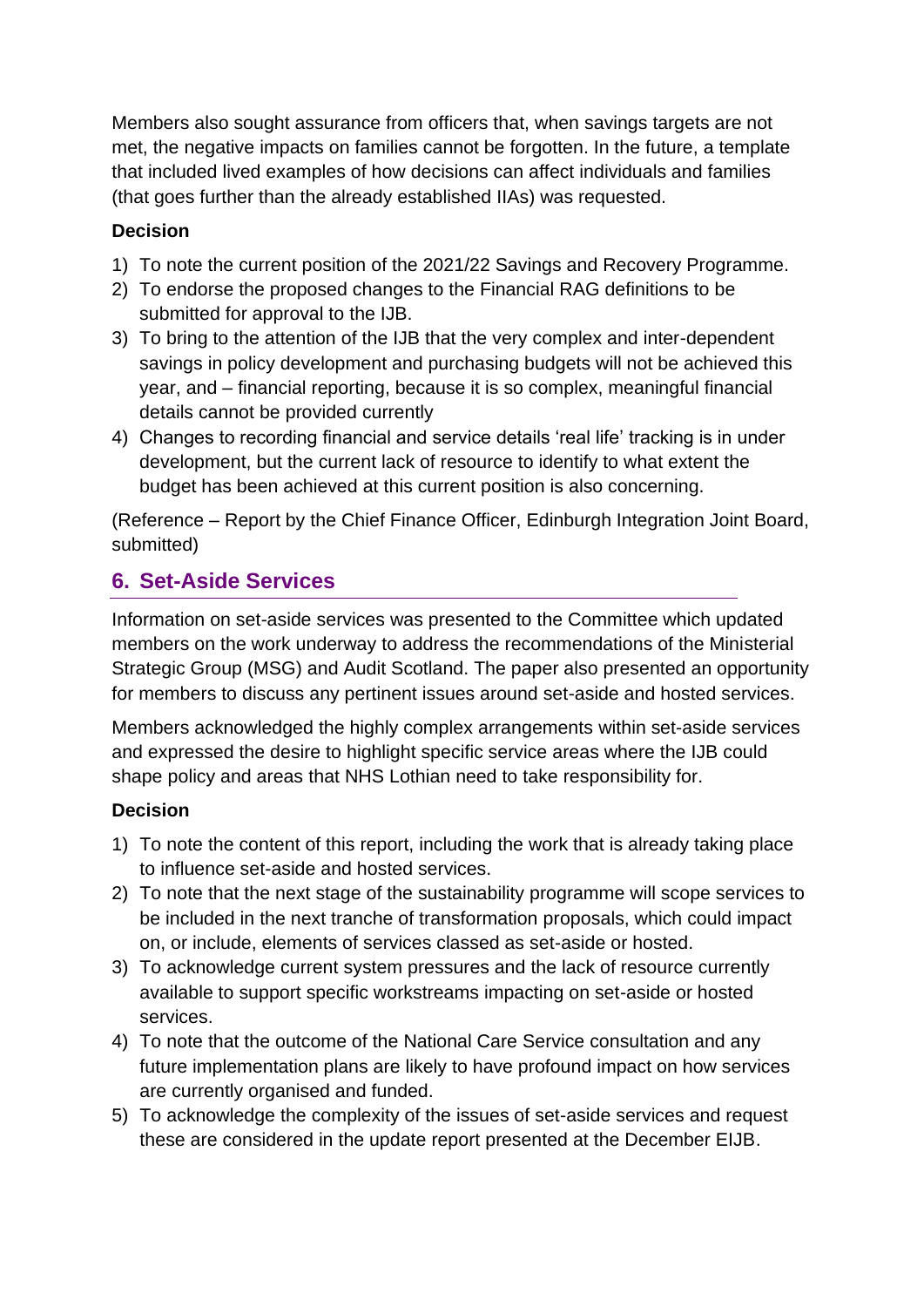(Reference – Report by the Service Director – Strategic Planning, EHSCP submitted)

# **7. Health and Social Care Grant Programme Evaluation 2020-21**

An overview of the activities funded through the Health and Social Care Grant Programme for 2020/21 was presented to the Committee. The report highlighted the agility and adaptability of the grant-funded organisations in their response to Covid-19 and demonstrated the Programme's local and national strategic fit.

Members praised organisations for their ability to adapt to the changing circumstances during Covid but stressed that, in many areas, negative impacts were still being felt due to services not returning to face-to-face normality. Members requested that this impact is not underestimated when evaluating the programme's success.

Further, members questioned how the impact on users was captured and highlighted that many of the Integrated Impact Assessments (IIAs) need to be progressed to be cumulative and not just 'tick-box' exercises. This would allow officers to better reflect on lessons learnt and better inform decision making moving forward, as well as having a positive impact on services – and hence users – who benefit from grants.

#### **Decision**

- 1) To note the findings of the Health and Social Care Grant Programme Evaluation Report 2020/21 attached as Appendix 1.
- 2) To agree to include the 'lessons learnt' from previous grant programmes in next years' report to Committee and how these lessons can influence future decision making.
- 3) To note that services users often receive more than one service, and the cumulative effect of service cuts and changes can have severe impact. To request that officers consider how cumulative impact can be measured and that future reporting includes the cumulative effects on service users and carers.
- 4) To note that community mobilisation is developing at pace, and that this will be reflected in the new strategic plan and system changes
- 5) To note the adverse changes in Health Inequalities as a direct result of Covid-19 Pandemic as a key priority in future funding plans.

(Reference – Report by the Chief Officer, Edinburgh Integration Joint Board, submitted)

# **8. Equality Outcomes and Mainstreaming Progress Report**

An update on the progress made in mainstreaming equality and in achieving the Equality Outcomes agreed by the Edinburgh Integration Joint Board in December 2019 was presented to Committee.